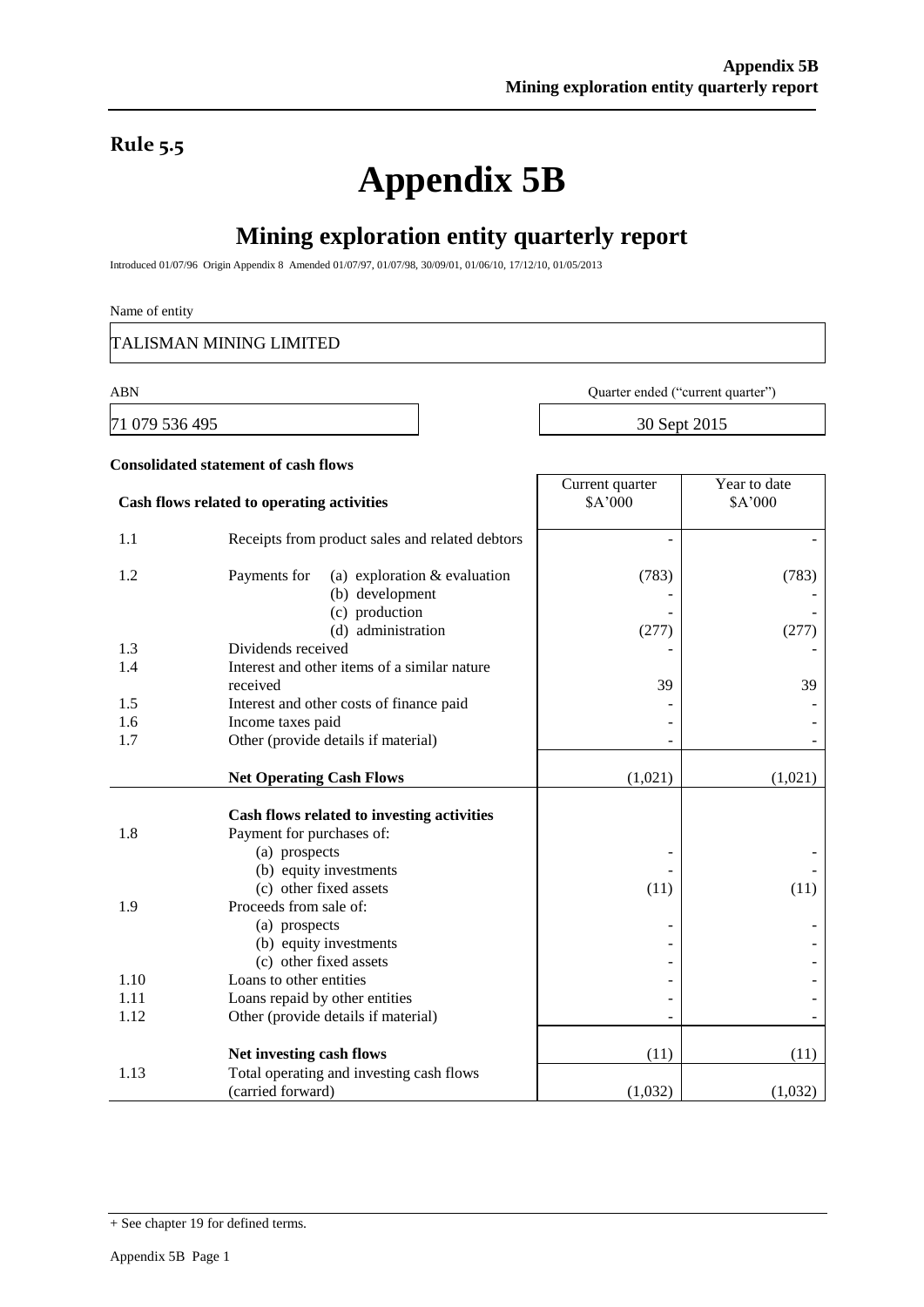| 1.13 | Total operating and investing cash flows      | (1,032) | (1,032) |
|------|-----------------------------------------------|---------|---------|
|      | (brought forward)                             |         |         |
|      |                                               |         |         |
|      | Cash flows related to financing activities    |         |         |
| 1.14 | Proceeds from issues of shares, options, etc. | 8,000   | 8,000   |
| 1.15 | Proceeds from sale of forfeited shares        |         |         |
| 1.16 | Proceeds from borrowings                      | -       |         |
| 1.17 | Repayment of borrowings                       |         |         |
| 1.18 | Dividends paid                                |         |         |
| 1.19 | Other (share issue costs)                     | (400)   | (400)   |
|      | Net financing cash flows                      | 7,600   | 7,600   |
|      | Net increase (decrease) in cash held          | 6,408   | 6,408   |
| 1.20 | Cash at beginning of quarter/year to date     | 4,704   | 4,704   |
| 1.21 | Exchange rate adjustments to item 1.20        |         |         |
| 1.22 | Cash at end of quarter                        | 11,272  | 11,272  |

#### **Payments to directors of the entity and associates of the directors, related entities of the entity and associates of the related entities**

|                                                                          | Current quarter<br>\$A'000 |
|--------------------------------------------------------------------------|----------------------------|
| 1.23<br>Aggregate amount of payments to the parties included in item 1.2 | 122                        |
| Aggregate amount of loans to the parties included in item 1.10<br>1.24   |                            |

1.25 Explanation necessary for an understanding of the transactions

Remuneration to Directors

#### **Non-cash financing and investing activities**

2.1 Details of financing and investing transactions which have had a material effect on consolidated assets and liabilities but did not involve cash flows

N/A

2.2 Details of outlays made by other entities to establish or increase their share in projects in which the reporting entity has an interest

N/A

<sup>+</sup> See chapter 19 for defined terms.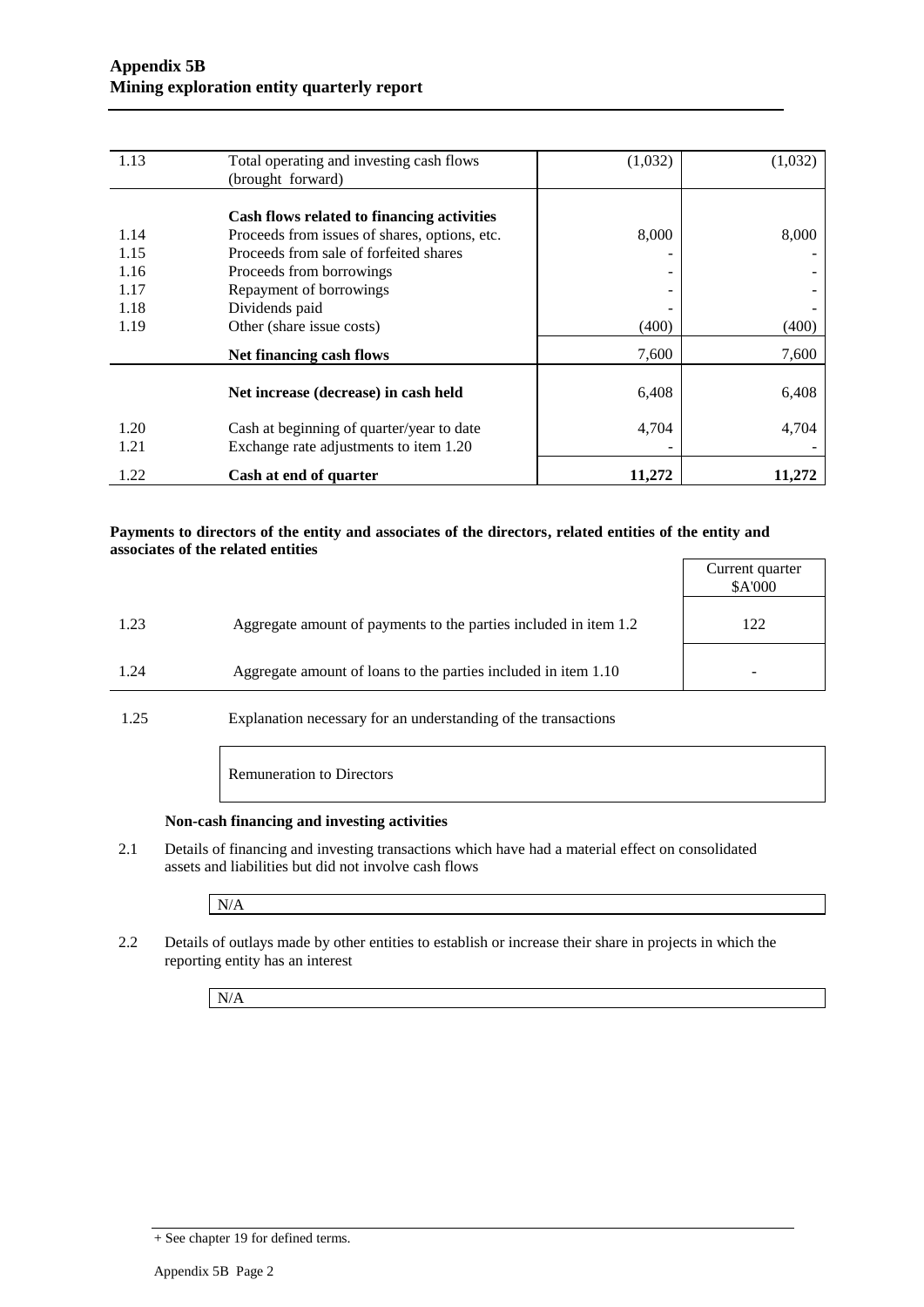#### **Financing facilities available**

*Add notes as necessary for an understanding of the position.*

|     |                             | Amount available<br>\$A'000 | Amount used<br>\$A'000 |
|-----|-----------------------------|-----------------------------|------------------------|
| 3.1 | Loan facilities             | -                           | -                      |
| 3.2 | Credit standby arrangements | -                           |                        |

#### **Estimated cash outflows for next quarter**

| 4.1 | Exploration and evaluation | \$A'000<br>1,200 |
|-----|----------------------------|------------------|
| 4.2 | Development                |                  |
| 4.3 | Production                 |                  |
| 4.4 | Administration             | 350              |
|     | <b>Total</b>               | 1,550            |

#### **Reconciliation of cash**

|     | Reconciliation of cash at the end of the quarter (as<br>shown in the consolidated statement of cash flows) to<br>the related items in the accounts is as follows. | Current quarter<br>\$A'000 | Previous quarter<br>\$A'000 |
|-----|-------------------------------------------------------------------------------------------------------------------------------------------------------------------|----------------------------|-----------------------------|
| 5.1 | Cash on hand and at bank                                                                                                                                          | 510                        | 349                         |
| 5.2 | Deposits at call                                                                                                                                                  | 10,762                     | 4.355                       |
| 5.3 | Bank overdraft                                                                                                                                                    |                            |                             |
| 5.4 | Other (provide details)                                                                                                                                           |                            |                             |
|     | <b>Total: cash at end of quarter</b> (item 1.22)                                                                                                                  | 11.272                     | 4.704                       |

<sup>+</sup> See chapter 19 for defined terms.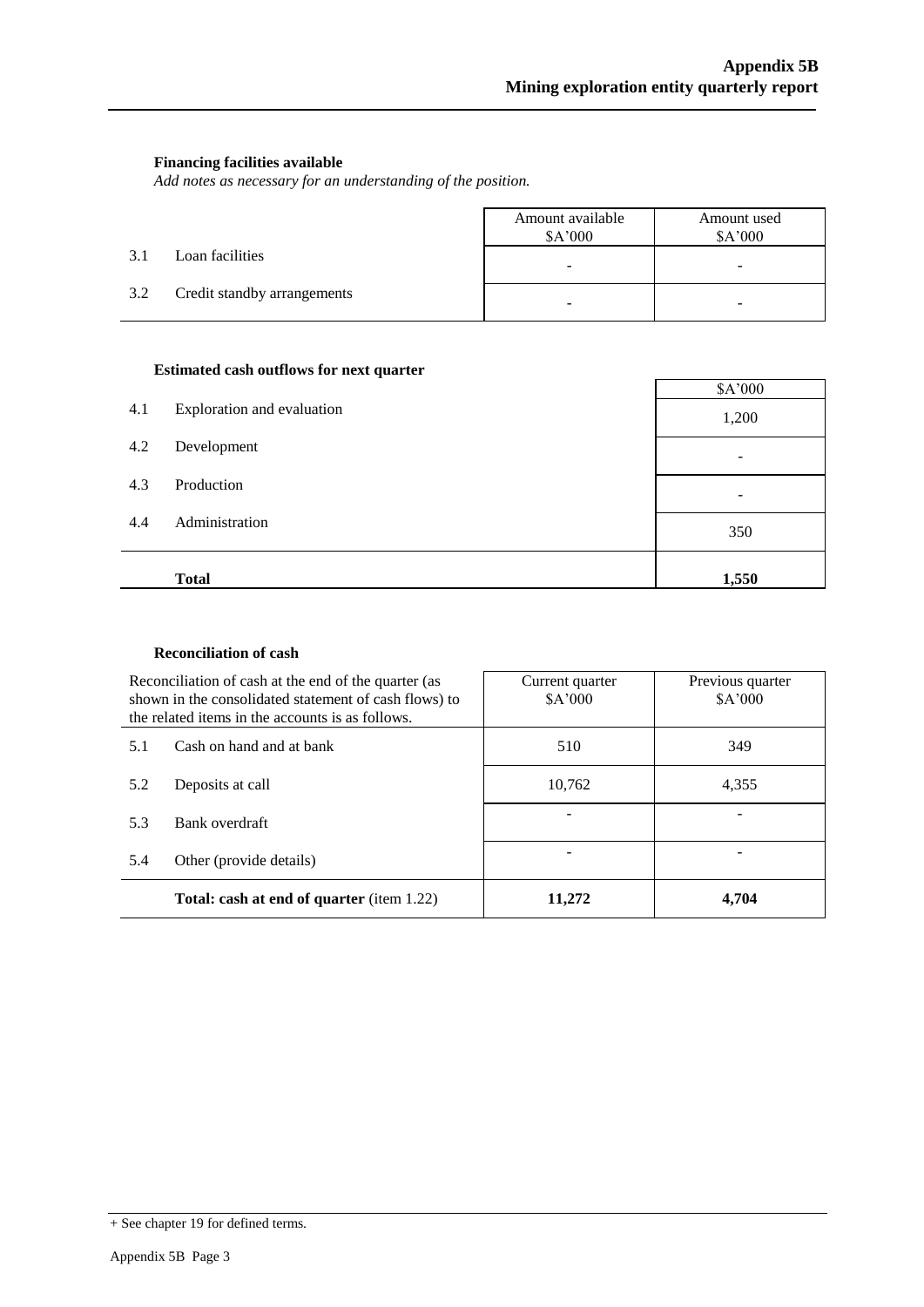#### **Changes in interests in mining tenements**

|     |                                                                     | Tenement reference          | Nature of interest<br>(note (2)) | Interest at<br>beginning of<br>quarter | Interest at<br>end of<br>quarter |
|-----|---------------------------------------------------------------------|-----------------------------|----------------------------------|----------------------------------------|----------------------------------|
| 6.1 | Interests in mining<br>tenements relinquished,<br>reduced or lapsed | <b>Sinclair</b><br>E37/1012 | Relinquished                     | 100%                                   | $0\%$                            |
| 6.2 | Interests in mining<br>tenements acquired or<br>increased           |                             |                                  |                                        |                                  |

<sup>+</sup> See chapter 19 for defined terms.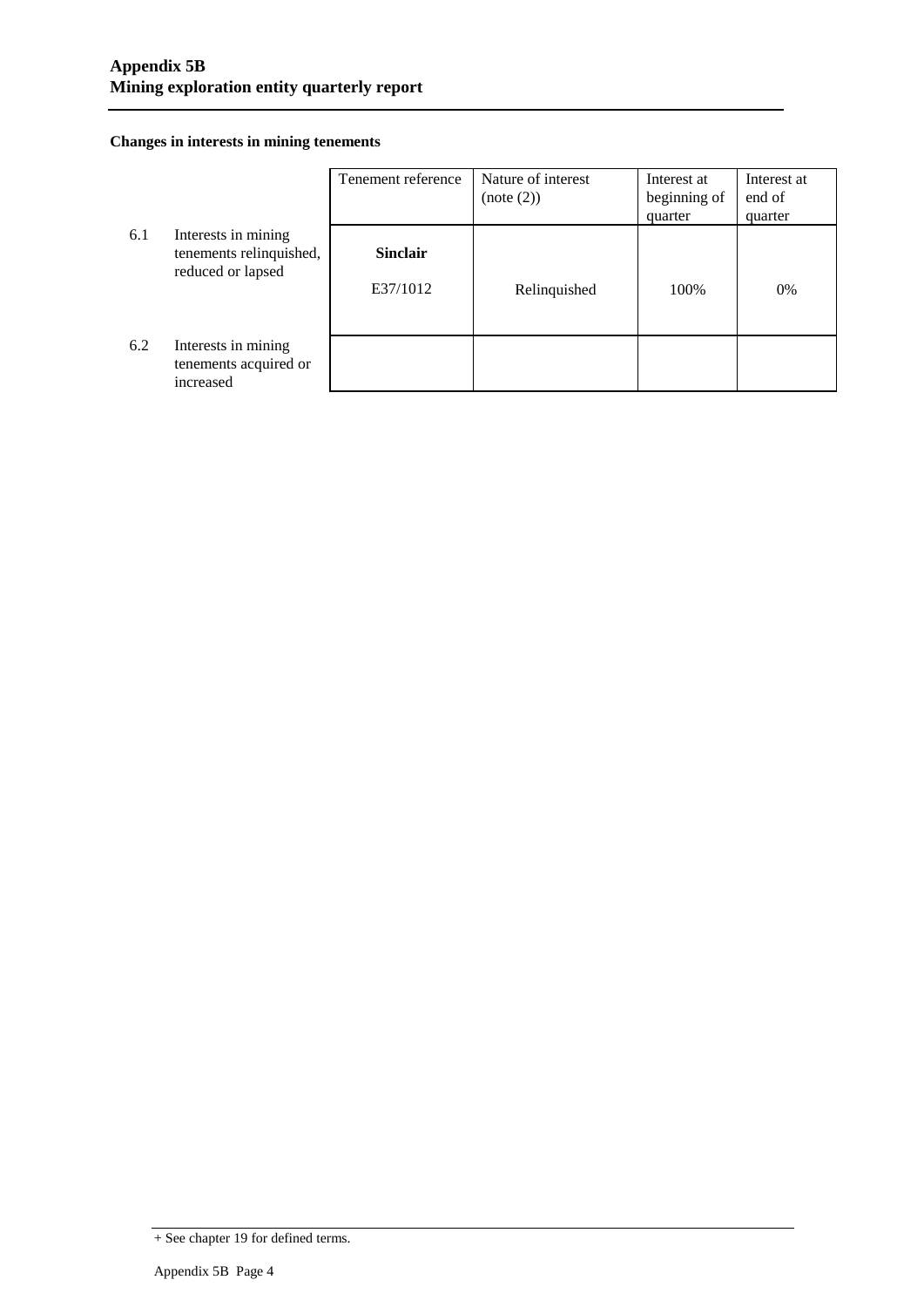#### **Issued and quoted securities at end of current quarter**

*Description includes rate of interest and any redemption or conversion rights together with prices and dates.*

|     |     |                                                        | Total number       | Number<br>quoted         | Issue price per<br>security (see | Amount paid up per<br>security (see note 3) |
|-----|-----|--------------------------------------------------------|--------------------|--------------------------|----------------------------------|---------------------------------------------|
|     |     |                                                        |                    |                          | note 3) (cents)                  | (cents)                                     |
|     | 7.1 | <sup>+</sup> securities<br>Preference<br>(description) |                    |                          |                                  |                                             |
|     | 7.2 | Changes during quarter                                 |                    |                          |                                  |                                             |
|     |     | (a) Increases through                                  |                    |                          |                                  |                                             |
|     |     | issues                                                 |                    |                          |                                  |                                             |
|     |     | (b) Decreases through                                  |                    |                          |                                  |                                             |
|     |     | returns of capital, buy-                               |                    |                          |                                  |                                             |
|     |     | backs, redemptions                                     |                    |                          |                                  |                                             |
|     | 7.3 | <sup>+</sup> Ordinary securities                       | 148,559,904        | 148,559,904              |                                  |                                             |
|     | 7.4 | Changes during quarter                                 |                    |                          |                                  |                                             |
|     |     | (a) Increases through                                  | 17,021,277         | 17,021,277               | 47 cents                         | 47 cents                                    |
|     |     | issues                                                 |                    |                          |                                  |                                             |
|     |     | (b) Decreases through                                  |                    |                          |                                  |                                             |
|     |     | returns of capital, buy-                               |                    |                          |                                  |                                             |
|     |     | backs                                                  |                    |                          |                                  |                                             |
|     | 7.5 | <sup>+</sup> Convertible                               |                    |                          |                                  |                                             |
|     |     | debt securities                                        |                    |                          |                                  |                                             |
|     |     | (description)                                          |                    |                          |                                  |                                             |
|     | 7.6 | Changes during quarter                                 |                    |                          |                                  |                                             |
|     |     | (a) Increases through                                  |                    |                          |                                  |                                             |
|     |     | issues                                                 |                    |                          |                                  |                                             |
|     |     | (b) Decreases through<br>securities matured,           |                    |                          |                                  |                                             |
|     |     | converted                                              |                    |                          |                                  |                                             |
| 7.7 |     | <b>Options</b> (description                            |                    |                          | Exercise price                   | Expiry date                                 |
|     |     | and conversion factor)                                 |                    |                          |                                  |                                             |
|     |     |                                                        | 150,000            |                          | \$0.40                           | 30/09/2016                                  |
|     |     |                                                        | 175,000            |                          | \$0.50                           | 30/09/2016                                  |
|     |     |                                                        | 175,000            |                          | \$0.60                           | 30/09/2016                                  |
|     |     |                                                        | 562,500            |                          | \$0.43                           | 31/10/2016                                  |
|     |     |                                                        | 562,500            |                          | \$0.51                           | 31/10/2016                                  |
|     |     |                                                        | 562,500            |                          | \$0.60                           | 31/10/2016                                  |
|     |     |                                                        | 562,500<br>150,000 |                          | \$0.69<br>\$0.90                 | 31/10/2016<br>30/06/2017                    |
|     |     |                                                        | 750,000            | $\overline{\phantom{a}}$ | \$0.41                           | 31/10/2017                                  |
|     |     |                                                        | 750,000            |                          | \$0.49                           | 31/10/2017                                  |
|     |     |                                                        | 750,000            |                          | \$0.56                           | 31/10/2017                                  |
|     |     |                                                        | 750,000            |                          | \$0.64                           | 31/10/2017                                  |
|     |     |                                                        | 125,000            |                          | \$0.40                           | 01/03/2018                                  |
|     |     |                                                        | 125,000            |                          | \$0.50                           | 01/03/2018                                  |
|     |     |                                                        | 125,000            |                          | \$0.60                           | 01/03/2018                                  |
|     |     |                                                        | 125,000            | -                        | \$0.70                           | 01/03/2018                                  |
| 7.8 |     | Issued during quarter                                  | 150,000            | $\overline{a}$           | \$0.90                           | 30/06/2017                                  |
| 7.9 |     | Exercised during quarter                               |                    | $\overline{\phantom{a}}$ |                                  |                                             |
|     |     |                                                        |                    |                          |                                  |                                             |
|     |     |                                                        |                    |                          |                                  |                                             |

<sup>+</sup> See chapter 19 for defined terms.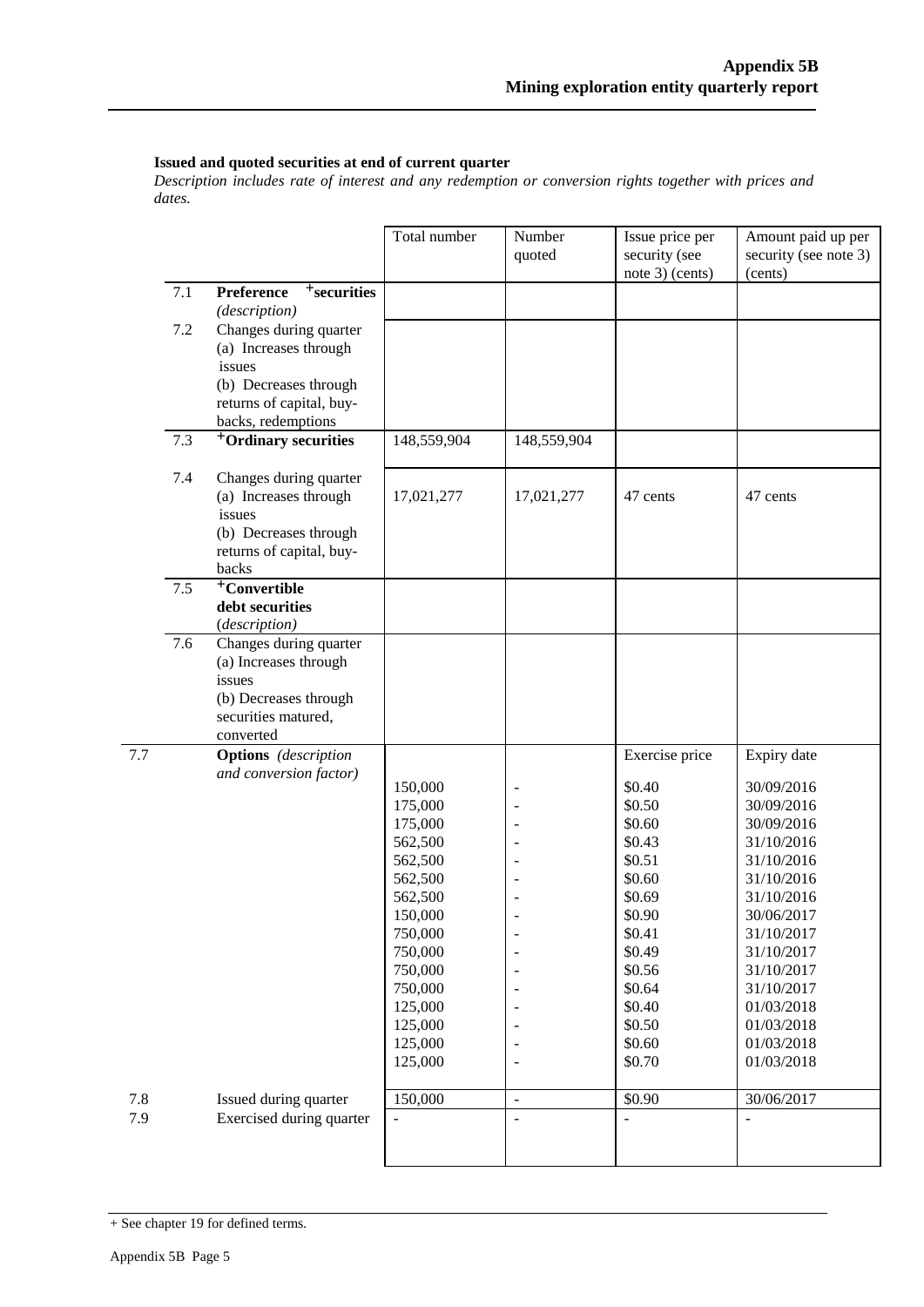### **Appendix 5B Mining exploration entity quarterly report**

| 7.10         | Expired during quarter                                                                | 250,000<br>250,000<br>250,000<br>250,000 | -<br><b>1</b><br>- | \$1.02<br>\$1.13<br>\$1.41<br>\$1.53 | 31/07/2015<br>31/07/2015<br>31/07/2015<br>31/07/2015 |
|--------------|---------------------------------------------------------------------------------------|------------------------------------------|--------------------|--------------------------------------|------------------------------------------------------|
| 7.11<br>7.12 | <b>Debentures</b><br>(totals only)<br><b>Unsecured notes (totals</b><br><i>only</i> ) |                                          |                    |                                      |                                                      |

<sup>+</sup> See chapter 19 for defined terms.